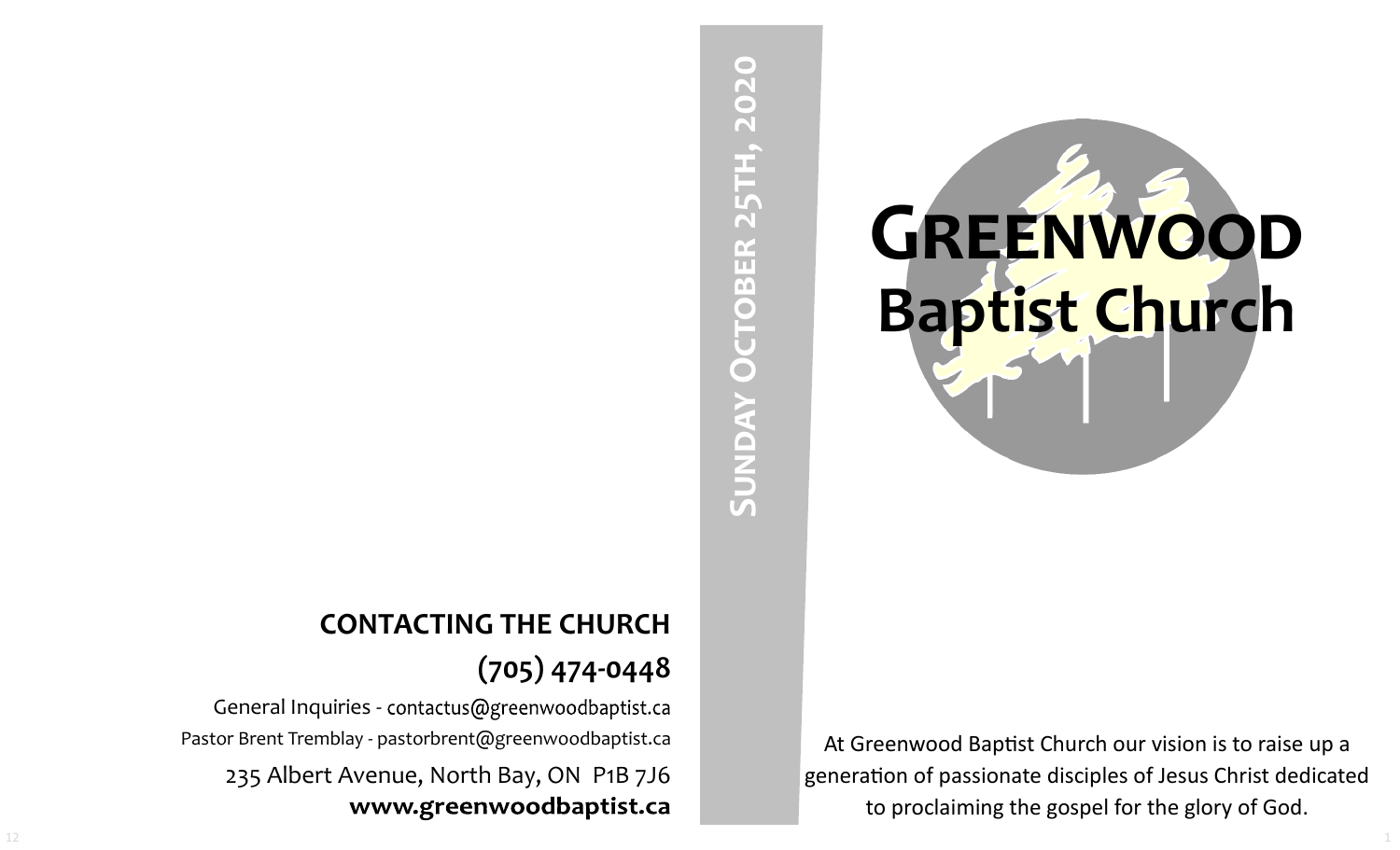# **WELCOME TO OUR SERVICE!**

**Today at Greenwood: Sunday, October 25th**

Gordan Rennie Speaking: Mark 7:1-23 (A Question of Authority)

*9:00am* **Prayer Time** (inside in the Fellowship Hall)

#### *10:00am* **Worship Service**

We do not walk around and collect offering at this time, please use the offering *plate provided near the entrance to the sanctuary or visit our website and select "Give" from the top menu.*

Be sure to check us out on YourTV at 11:00am, 5:00pm and 11:00pm on Sundays!

# **This Week:**

#### MONDAY, OCTOBER 26TH

4:00pm Women's Bible Study *235 Albert Avenue*

#### TUESDAY, OCTOBER 27TH

6:30pm JR. Youth Group at the church 7:00pm Small Group *60 Ellendale Drive \*Zoom is available*

#### WEDNESDAY, OCTOBER 28TH

9:30am Ladies Book Study at the church \*Zoom is available

## **Chronological Bible Reading Plan**

October 25<sup>th</sup> - Luke 10-11, John 10:22-42 October 26<sup>th</sup> - Luke 12-13 October 27<sup>th</sup> - Luke 14-15 October 28<sup>th</sup> - Luke 16-17:10

WEDNESDAY, OCTOBER 28<sup>TH</sup> CONTINUED...

7:00pm Small Group *425 William St., B02 \*Zoom is available* 

#### THURSDAY, OCTOBER 29TH

10:00am Small Group *235 Albert Avenue* 6:30pm Small Group *435 Trunk Rd., Bonfield*

#### Sunday, November 1st

October 29<sup>th</sup> - John 11

October 30<sup>th</sup> - Luke 17:11-18:14

October  $31<sup>st</sup>$  - Matt 19, Mark 10

November 1st - Matt 20-21

CLOCKS CHANGE! 9:00am Prayer Time 10:00am Worship Service *Pastor Brent Preaching* **Missions Update:**

Please pray for the Karwurs and their ministry as they adjust through all the COVID restrictions/regulations. They are still offering classes through on-line learning at the seminary in Indonesia. Pray for the students as they adjust to this new style of learning.

Pray that the Karwurs are able to return to Indonesia in early January. Their plans to return in October have been canceled in light of the COVID travel restrictions.

Praise God that the seminary is doing very well financially with the high enrollment and generous contributions!

They are currently going through the accreditation process for the Seminary's Bachelor and Master of Theology programs. Pray that they will find favour with the authorities who make these decisions.

Pray that the upcoming Graduation ceremony will be able to happen on Nov. 6th. There are 18 students who are finishing their final research paper and ready to graduate.

We are in need of some more help on Sunday mornings, if you would like to be on our tech team please contact Laura in the office (contact info below). Training is available for each position.

# **Brents Bits and Pieces:**

*"Lord of the years, sovereign over time and history, speak to us in power by your word and Spirit, and so break into the short sightedness and error of our understanding. Help us to distinguish the true from the false, the enduring from the passing, and the costly from the cheap...Give to us such a clear understanding of the times in which we live that we may serve your purposes in our generation and be more truly your people in our world today...in the name of Jesus, Amen."* 

# OS GUINNESS



Like us on Facebook for updates and events on the church! "Greenwood Baptist Church"

For more reading plans please check out: www.ligonier.org/blog/bible-reading-plans/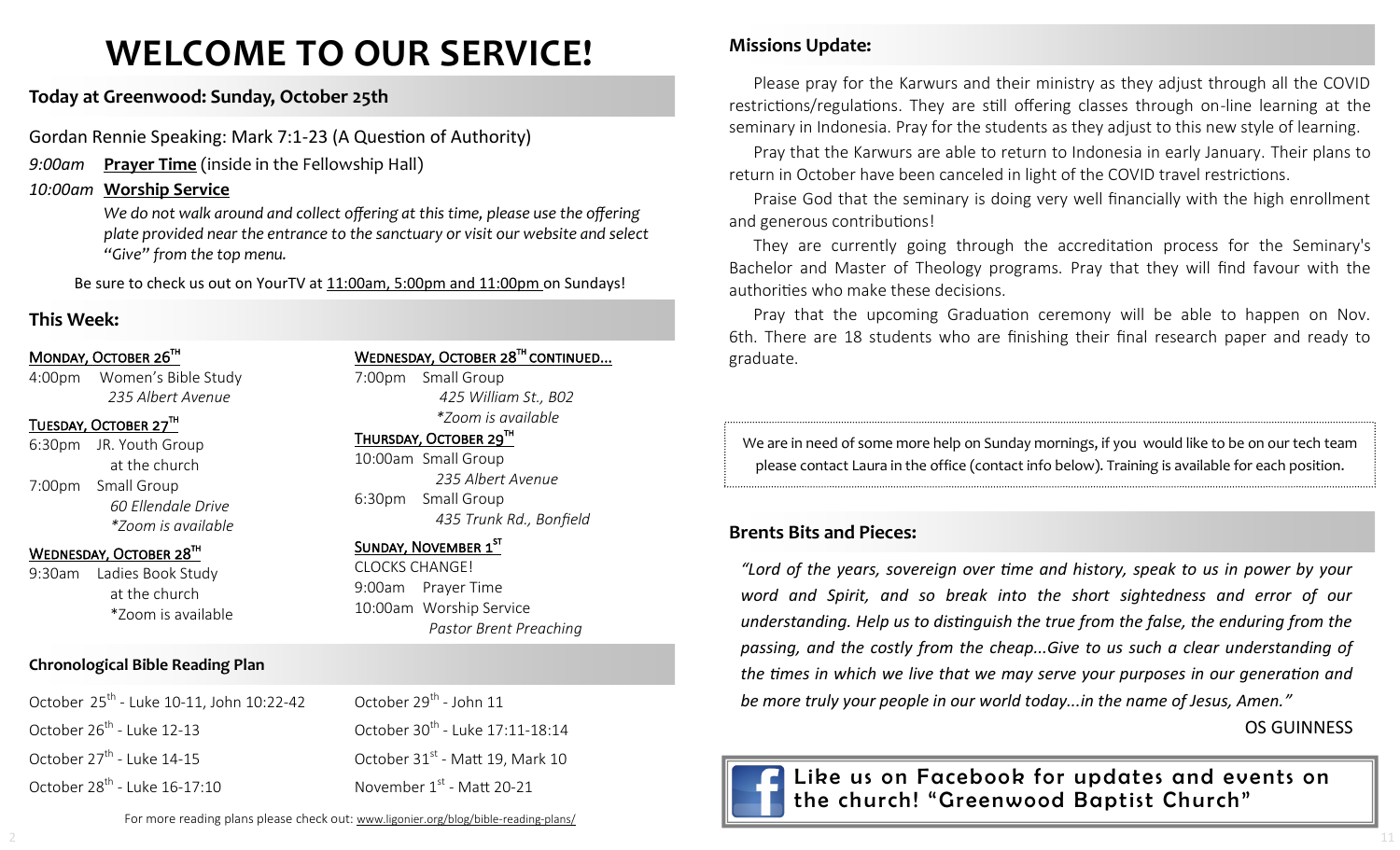# **HOME BIBLE STUDY NOTES**

- 1. In the first section (7:1-13), Jesus clashes with the Jewish religious leaders. What is the nature of the conflict? What is Jesus' assessment of what they have done (7:8, 9, 18)?
- 2. Read Deuteronomy 31:9-13. Why does Moses instruct the priests and elders of Israel to read the scriptures in the hearing of the people every seven years? What does this tell us about the nature of the scriptures and how the people of God should view them?
- 3. Read Deuteronomy 32:45-47. What does Moses emphasize about the scriptures? What are some of the practical implications for us…at home, church, children's ministry and outreach?
- 4. Read II Timothy 3:14-17. What had Timothy learned? What do the scriptures teach?
- 5. Do the scriptures automatically confer salvation? If not, what do they actually do? How do we know the scriptures are true in what they teach (v16 - see also II Peter 1:21).
- 6. From the Deuteronomy and II Timothy passages, what would you say to someone who says they have found a certain tradition helpful in their Christian life and they would like you to try?
- What is the point of Jesus' clarification in the second episode  $(7:14-23)$ ? How should these verses change our natural tendency to blame others or situations for our behaviour/reaction?
- 8. What Mark describes in 7:1-23 is of timeless relevance religion without God. What might this look in the broader church today? What are the consequences with regard to worship, concern for the needy and personal righteousness?
- 9. As evangelicals we need to be aware of our "traditions" and attaching too much importance to them. Can you think of any such "traditions" in our own local church? How can we tell the difference between God's commands and human traditions?

# **Praises and Prayer Requests:**

- **Renee Madigan** is asking for continued prayer for **her Mom** and her ongoing fight with cancer and for the family as they support her in the hospital, she also asks specifically for her own spiritual wellbeing.
- **Cherri DiGiacomo** has been struggling with an infected tooth for weeks because no remedies seem to be helping, prayer that things are resolved soon. Also, prayer for **her sister**.
- Please pray for the church, we are in need of some volunteers for our **tech team on Sunday** mornings as well as other areas, pray that some people will feel led to step up into these roles.

# **Upcoming Events:**

- **SMALL GROUPS** are running, there is still time to join, please sign up if you would like to attend a group as we have to keep a close eye on numbers this year.
- **Student Cab Vouchers** are available to any students that need a ride to or from our service, they can be picked up at the Welcome Centre or talk to our Student Ministry Leaders.
- **Ladies Monday Meetings** at 4:00pm in the Fellowship Hall, this week will be a book study entitled 'A Woman Jesus Can Teach'.
- **JR. Youth** weekly at 6:30pm. Youth is open to any student in Grades 5-7. Masks will be required during these events. For more information please contact Amy Sauder (sauderaj@hotmail.com)
- **LADIES BIBLE STUDY** the Wednesday morning study will start this week at 9:30am, the first week will be an intro/welcome then November  $4<sup>th</sup>$  the study will begin and continue every second week for 10 weeks ending in March. Zoom will also be available.
- **PRAYER FOR THE PROSECUTED CHURCH** Please join us Sun. Nov. 1<sup>st</sup> at 6:30pm to spend some time in prayer for the Persecuted church. This year we will be focusing on Nigeria, Yemen and Bangladesh.
- **WOMEN'S SHEPHERDING** the first Shepherding session of the season will be on November 14<sup>th</sup> at 4:00pm. This is a monthly event, all ladies are welcome!
- **OPERATION CHRISTMAS CHILD** the church is collecting shoeboxes again for Samaritan's Purse, pick up a box or two in the hallway and return them by November  $15^{th}$ !



# **Giving at Greenwood:**

# Thanking God For: \$ 2,500

Our yearly offering envelopes are available in the office, please contact us by email or phone if you would like a set for yourself.